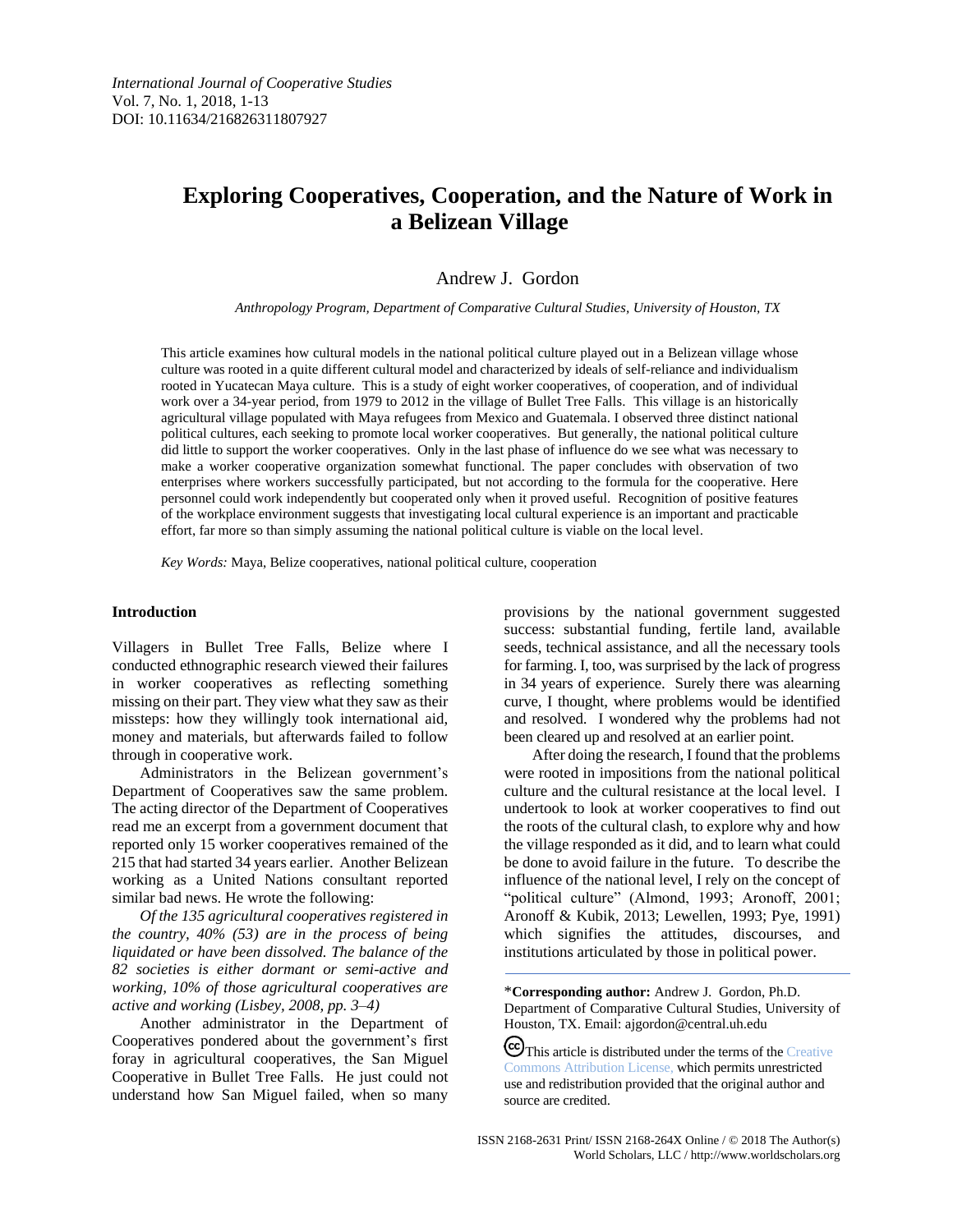To analyze national political culture, I rely on the concept of a cultural model within the realm of political culture. The concept is sufficiently embracing so it will cover scripts, plans and scenarios. The model in this context is close to what cognitive anthropology describes as masterschema, which guide other minor schema as are found in scripts, plans, and scenarios (Casson, 1983; D'Andrade, 1992, 1995; Gordon, 2000; Quinn, 2003; Strauss, 1992). While maybe appropriate for a more precise analysis, the language of schema theory, with master schema, perhaps even metaschema paralleling metanarratives (Gordon, 2000: Lyotard, 1979,) here may well prove cumbersome and somewhat pedantic so I decided to simply use the concept of model as an orientation which drives thoughts and action.

First, I review the national political culture full of the ideals of Catholic social justice; among them: worker rights, human dignity, and care of the poor and vulnerable. The ideals were articulated by activists in the Belizean independence movement, from the 1940s up to 1984. Activists fought for independence of British Honduras, the colonial name for Belize until 1973. Also, they emphasized the need to redistribute wealth and what they viewed as a decent life for those who were colonized. Then from 1984-1989, we see another national model which extolled the importance of competition, privatization, and the promotion of business interests. Following this, a third model became important; it stressed the promotion of international tourism, launched since the mid to late 1980s and continuing until today.

In the village we find one cultural model relevant to worker cooperatives throughout the cooperative movement. Residents of Bullet Tree Falls followed the Maya cultural model of *xieben*, a Yucatecan Maya word meaning self-reliance and self-sufficiency, directly translated as "we are reliant and selfsufficient." There was an obvious clash between models from the national political culture and the village. The expression of xieben demonstrates the difficulties of imposing national cultural models. Then, I review my findings stressing the importance of identifying what, in the village, may predict success.

## **Cooperatives, the Study Site, and the Methods of Research**

The worker cooperative movement started in the mid-1800s in England with the Rochedale Cooperative (Shaffer, 1999). It was not until the 1960s and '70s that cooperatives became an important tool for economic development. Then, development planners imagined cooperatives as an economic arrangement which might satisfy the needs for ownership in economically

marginal populations. Overall, national welfare would be enhanced (Develtere, 1993, 1998; Wasserstrom, 1988).

 As expressed in a planning document from the United States, worker cooperatives are "consistent with the broad purposes of U.S. foreign aid: to help other countries to grow on their own, to improve the living standards of the people, and to strengthen their freedom and independence" (United States, 1967, p. 1). The worker cooperatives in Bullet Tree Falls were focused on economic development and collaboration. There were varied efforts in agriculture, retail, and artisan cooperatives. A distinctive feature of the cooperatives in the village was the support for individual work alongside cooperative efforts. For instance, in agricultural cooperatives, workers had individual farms contiguous to cooperatively-worked plots; and in artisan cooperatives, workers could create artisan work but their efforts were made within a cooperative structure dictating necessary contributions and participation. Despite this personal freedom, workers were uncomfortable with the norms of the cooperative where all work need be aligned with established sale prices, consensual decisions about production, sharing of materials and accepting elected leaders. The problems of the cooperative workers and their habits will be explored here.

 Belize is a small country with a population of 367,000 in an area of 8,677 square miles. Although situated in Central America, many consider Belize a Caribbean nation. Belize is a member of the Caribbean Community and Common Market (CARICOM), not the Central American Free Trade Organization (CAFTA). The majority of the country had been populated by descendants of African slaves from Jamaica brought to Belize to cut down the logwood and mahogany forests during the 18th and 19th centuries, by Maya who are indigenous to the area, by British who originally colonized the country and by Euro-American settlers recently arrived looking for their tropical escape.

The nation is officially English speaking, with many of its governmental activities having been directed out of Kingston, the capital of Jamaica. Its music is Caribbean, first dominated by calypso and then by reggae, and now reggaetón. A favored food found throughout the Caribbean not in most of the rest of Central America, is the "rice and beans" plate of Belize.

Bullet Tree Falls is located midway on a northsouth axis extending from Guatemala in the south and Mexico in the north. The village is historically agricultural and populated almost entirely by Yucatecan Maya descendants who migrated from Mexico and Guatemala in the late 19th and early 20th century, escaping war in Mexico and politically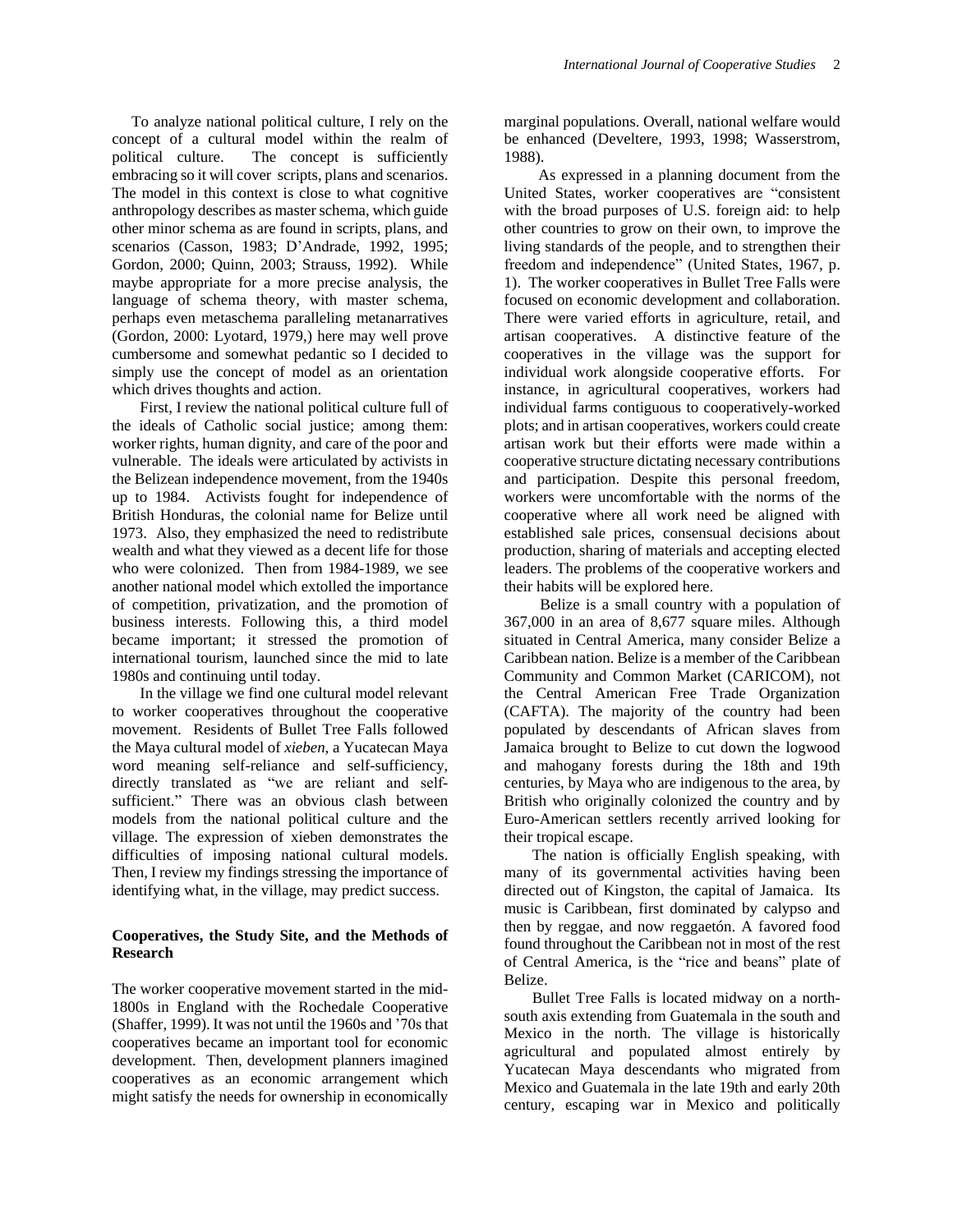oppressive governments in Guatemala. By 2012 the village of Bullet Tree Falls had a population of 3,400, an increase from 400 in 1960.

My study in Bullet Tree Falls covered six months of a sabbatical from my teaching position at the University of Houston in 2009 and spanning another 12 months from 2010 to 2012. Research on worker cooperatives meant using conventional ethnographic methods of open-ended interviewing, often capturing oral history. Additionally, I participated in the life of villagers and, as well, I observed cooperative activities. Also, I read private and governmental archives and interviewed key staff in government and in private concerns in Belize and in Canada.

My study on cooperatives was one of four segments of field research that examined the global influences on the life and culture of the village. The other three influences were the Rastafarian faith from Jamaica, the evangelical movement from U.S. missionaries, and the presence of cultural heritage tourism inspired by an American archeologist. I concentrated on cooperatives during my first stretch of fieldwork, in six months of my sabbatical. I had compiled lists of members from eight cooperatives and sought to interview each member about their perceptions and experiences of being in a cooperative, the successes and failure of the cooperative work, and the attitudes and values of workers outside the cooperative movement.

I found that the problems in cooperatives were pretty much the same in the three successive national political cultures.

The problems were mainly the workers' dissonance and distance from the national political culture along with a continuing negligence about cooperative work, and a distrust for their elected leadership. Only in the last phase of cooperatives, where revival of traditional crafts was prized, was there an absence of rampant stealing and a few who proved truly dedicated to the cooperative mission.

Not everyone who was a member of a cooperative was reachable in the first six months. I had three more years of field research dedicated to the other forces of globalization—Rastafarians, Evangelical missionaries, and the movement of cultural heritage tourism—and during this time I was able to contact others in cooperatives who I did not reach in the first six months of my fieldwork. Towards the end of my research in 2012 I applied the same method of open-ended indepth interviewing with workers in two organizations where cooperation existed, but the organization was run like a business, certainly hierarchical with decisions made by the founder of the organization. Here, too, I explored perceptions, attitudes, and motivations that belonged to the individual workers and to the entire organization. My examination of these two organizations plus reflection of the last phase of the cooperatives led me to realizations about what was necessary for local organizations to operate and what may contribute to local economic development. I share these reflections at the end of the paper.

## **The First National Political Culture, Catholic Social Justice**

In Belize City of the 1940s, there was an emergence of a circle of writers, thinkers and discussion groups whose political energy led the way to an independence movement and independence in 1981. They were imbued with ideas of Catholic social justice promoted by teaching staff at St. Johns College, the prestigious Catholic high school in the country, where many were of this activist group had studied. They were members of varied associations in the 1940s and '50s: the Christian Social Action Group, the General Workers Union, a literary journal called the *Mangrove*, and a newspaper called *The Billboard*. The Christian Social Action Group proposed a winning candidate for the Belize Town Board Election in 1941. This group later gave birth in 1950 to the political party known as the People's United Party (PUP). George Price became president of the PUP in 1956 and stayed in control until 1992. Price was deeply influenced by Pope Leo XIII's (1810–1903) papal encyclical *Rerum Novarum.* which railed against an exploitative capitalism of 19th Century Europe (Grant, 1976; Shoman 1979, 2000; Smith, 2011).

Price, when premier of Belize. appointed Assad Shoman, a young socialist PUP lawyer to be Minister of Health, Housing, and Cooperatives in 1979. Shoman had recently returned from England where he studied law. While in England, he was imbued with the "spirit of 68" and its revolutionary fervor. He brought the spirit back to Belize and it informed his political identity as a socialist. In 1979, he started the cooperative movement, launching two agricultural worker cooperatives in Bullet Tree Falls: The San Miguel Cooperative and the Bullet Tree Livestock Cooperative, each with about fifteen members. Promoting the development of cooperatives was fully consistent with the PUP value of a "MIXED ECONOMY [emphasis in original], in which the public sector works in partnership with the private sectors" (PUP, 1979, p.1). By joining a cooperative, villagers received a title to land, financial support and assistance from the government and international sources with the expectation that workers would conform to the expectations associated with cooperatives.

A second stream of influence derived from Catholic social justice in the Coady Institute at St.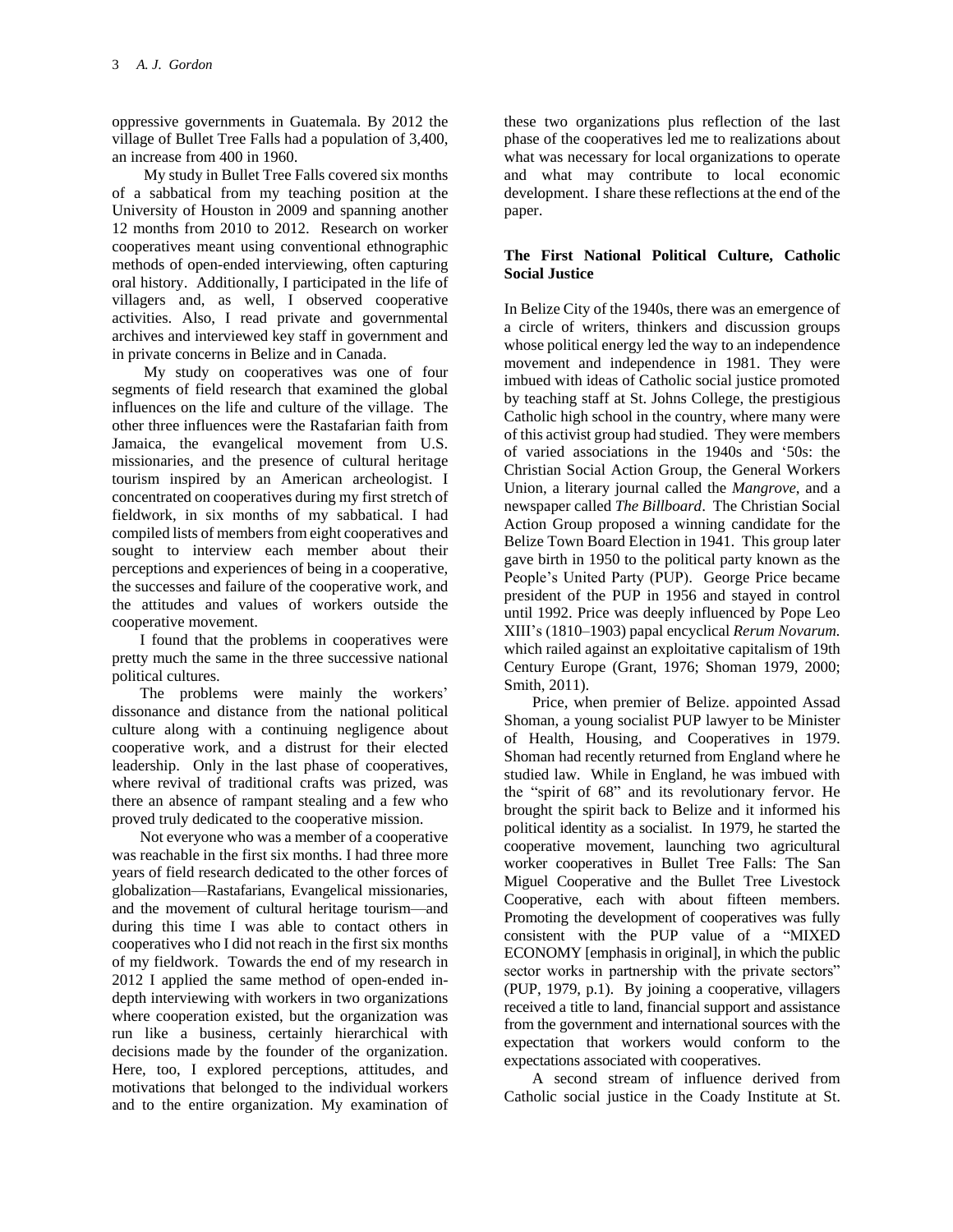Francis Xavier University (Saint FX) in Nova Scotia. The Coady Institute was set up to develop cooperatives internationally. With support from the Canadian government, the Coady Institute hosted Belizeans to a the Coady Institute. From 1963 to 1979 The Institute provided residencies for six weeks to six months. Then, between 1984 and 1988 Coady staff conducted 127 educational weekend sessions on cooperative principles which were attended by 3,277 Belizeans, most them in civil service (Landry, 1988). The Coady Institute emulated the thinking of Moses Coady at St. FX. Coady's ideas were encapsulated when he cited Pope Pius XI's (1857–1939) Papal Encyclical, the *Quadragesimo*, celebrating the 40<sup>th</sup> anniversary of the *Rerum Novarum.* Coady cited the following passage:

*Immense power and despotic economic domination is concentrated in the hands of a few. This power becomes irresistible when exercised by those who, because they hold and control money, can govern credit and determine its allotment....Free competition is dead; economic dictatorship takes its place. The whole economic life has become hard, cruel and relentless in a ghostly measure. (Laidlaw, 1971, p. 128)*

#### **The Cooperative's Response to the First National Political Culture**

As a response to the inauguration of the cooperatives of Bullet Tree Falls. villagers were imbued with a spirit of togetherness and spirituality from Catholic social justice. They heralded a new order delivering them from oppressive poverty. The vision of a new type of society was expressed in the Solidarity Concerts in the village from 1978 to 1981. Music and songs voiced appreciation of their work, their religious faith, and their hope for Belize's eventual independence. The Catholic religious dimension of the concerts was reinforced by the participation of Carlos Godoy, a singer and troubadour for the movement of the socialist Nicaraguan Sandinistas and Liberation Theology in the 1970s. Also, in 1983 the San Miguel Cooperative held a three-week workshop, a mix of instructional workshops and gatherings where participants got together to express their hope for new social order (Gordon, 2017, pp 59-60; San Miguel, 1983).

However, instead of maintaining this cooperative spirit, villagers reverted to the cultural model of xieben quite the opposite of the ideals of cooperative life. Members of the cooperatives reflected the xieben of the owners of milpas, small plots of land for family farming, tended for two or three seasons and then left to lie fallow for several years. *Milperos (*owners of milpas*)* are proud of the way they do farm work and

tend to their families. Villagers valued themselves as disciplined, hard-working, and persevering (Lambert & Arnason, 1982; Moore & Stanley, 2004; Nutini, 1976; Reina, 1967; Sullivan, 1978). I frequently heard the phrase *buen milpero* ("good milpa farmer") as a compliment for men knowledgeable in farming, one who could take care of himself and his family. They were proud of their knowledge about planting and timing for planting, the preferred phase of the moon to plant certain crops, the best seeds to be used, and they stressed the need for steady, disciplined work habits. If the *milpero* was in his seventies, then observation of the milpero was somewhat reverent, even more so if the farmer was in his eighties or nineties. Farmers bragged about never missing a day of work on their milpa, about rising at 5 or 6 a.m., returning home at 11 a.m. in the heat of day for lunch and rest, and then putting in more hours of work in the afternoon. These farmers clearly had no need for any cooperative decision-making. The idea self-reliance and the value on self-sufficiency were not simply the preserve of men; women revered the same ideal as they did all necessary to manage the home and the need to make clothes and food, and to tend to other household responsibilities.

Xieben overrode any tendency to be cooperative. The sensibility of individual responsibility and individualism was strengthened by economic changes. Residents were making a transition from an economy based on near-subsistence farming to a money-driven system (Gregory, 1987). Cash became very important; to pay for water, electricity, store-bought clothes, and children's schooling. To make extra cash, cooperative members looked for temporary jobs all over the country, usually in construction or tourism. While cooperative workers were away, their cousins or other relatives filled in for them on the cooperative.

Never before had villagers been recipients of such largesse from their government. They were far from grateful, however; perhaps even resentful about the loss of personal responsibility. Some workers were apparently cynical and self-serving as they pilfered and sold tools and the farm equipment supplied to them. Additionally, cooperative members took advantage of the loan program. The Belizean government encouraged the farmers to take out loans to promote investment in agricultural enterprise. Those taking out loans used a portion of the cooperative as collateral. However, the loans were used for luxury items, such as television sets, in anticipation of the day when the town would have its own electrical grid. Typically, they did not pay back the loans. The PUP government, fearing the loss of political support, did not press for repayment.

The cooperative presented a wholly foreign way of doing things; it made no sense to them. Workers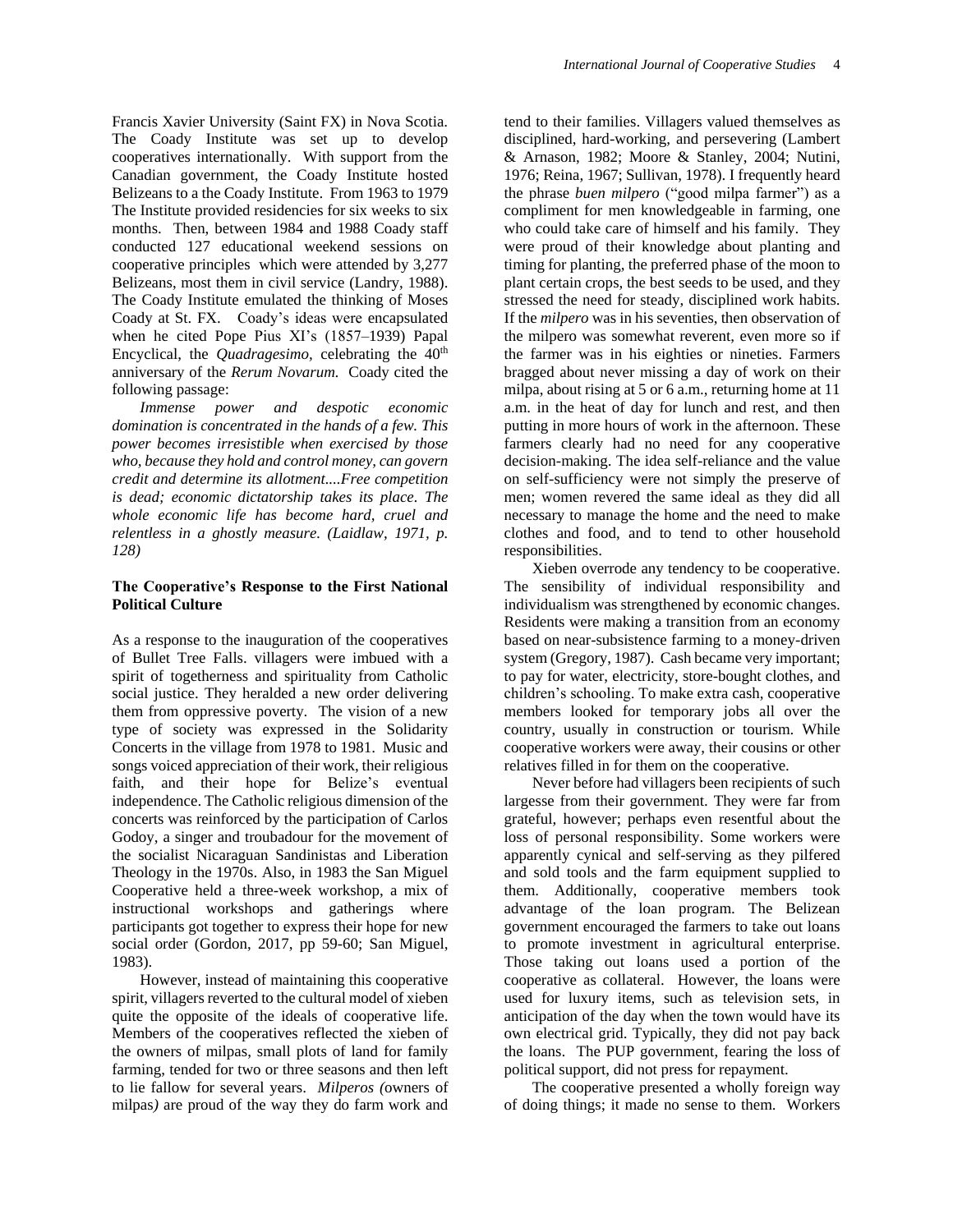had little incentive to work with one another or to participate in common decisions about what to plant or what the sale price would be. Farmers appeared to have viewed the cooperative as an opportunity to relax and enjoy themselves, like moments in the past after they sold their harvested crops from the *milpa*. With money in their pocket from the harvest, farmers often headed for the bars; they took a "time out," a term used to describe their temporary escape from responsibility, usually aided by excessive drinking (MacAndrew & Edgerton, 1969).

I found that San Miguel Cooperative members treated their farm as a leisure zone, not a site of work. After years of hard work prior to joining a cooperative, Don Capo Martinez believed that he led the "good life" as a member of the San Miguel Cooperative. He left home on his horse early Monday mornings at dawn, well-provisioned for five days with easy-tocarry items such as tortillas and beans. Two and a half hours later, he arrived at the cooperative to work until Friday. He regarded his life at the cooperative as a "luxury." Don Capo reported that his fellow cooperative members had access to fertile land, a creek for bathing, and a more comfortable climate at a higher altitude, a place where they all could enjoy long walks.

Members of the Bullet Tree Livestock Cooperative, the other cooperative of the first of the movement, were equally as disinterested; not all engaged in their common enterprise of raising cattle. They were even careless about cleaning the impoundments containing water for cattle. One account illustrates the general lack of commitment. Suddenly and quite mysteriously, a cow dropped dead in 1983. Veterinarians from the Department of Agriculture came to investigate. They found that a cow had fallen victim to a highly contagious worm infestation likely to spread to other cows and kill off the entire herd. Because of this, the veterinarians recommended the inoculation of other cows. All the veterinarians needed was one member of the cooperative to sign a note regarding the cooperative's intention to cover the cost of the inoculations. No one wanted to sign; no one seemed to care. Feeling professionally responsible for the welfare of the cows, the veterinarians went ahead and inoculated anyway.<sup>1</sup> Later that same year, four members of the Bullet Tree Livestock Cooperative resigned, claiming they had lost confidence in the whole cooperative enterprise and describing the management as "rotten." None had any desire to work towards common goals or associate with each other. In 1984, the president of the Livestock Cooperative assessed the situation as unsalvageable and dissolved the cooperative.<sup>2</sup>

Also, workers were simply unresponsive to the leadership in the cooperatives. Villagers had no experience with an authority, being only exposed to

the elected leadership of mayor of their village (the *alcalde*). The mayor's scope of authority was limited, mostly limited to organizing *faenas* or village cleanups and in keeping order during the *fiesta patronales*, the parties that honoured the village's guardian saints. While the elected presidents of cooperatives should have been able to exhort the efforts of the cooperative workers, the presidents just could not command any respect, just by being elected. The deck was stacked against the presidents. Qualities that made someone electable were the same qualities that made him untrustworthy and suspicious. Positive features of the prospective president making him electable such as being literate and articulate, good with numbers, and comfortable in meetings with government authorities made those electing the president feel suspicious of the person they elected. Workers imagined that the presidents would use their capacities and connections to embezzle funds. Many described their leaders as *listo*, meaning "ready and aware," readily disposed to take advantage in any financial dealings.

Simply put, adhering to collective activities was not the way of the villager. Neither the San Miguel Cooperative nor the Bullet Tree Livestock Cooperative was no longer functional after six years. The San Miguel Cooperative warehouse burned down after five years because of a suspected arson to hide a theft. The Bullet Tree Livestock just folded with a discouraged group of workers. Early expressions of unity and collective aspirations were well-meaning, but very short-lived.

## **The Second National Political Culture, Being Business-Minded**

The principles of Catholic social justice and a redistributive economy to guide the cooperatives became a thing of the past. The conservative party opposed to the PUP, the United Democratic Party (UDP) trounced the PUP and George Price in national elections. Manuel Esquivel of the UDP emerged as prime minister and a new national political culture took over.

Before the election, Price was losing favor due to widespread suspicion. Belizeans were uncomfortable with Price's friendship with Fidel Castro and Omar Torrijos, both much too far to the left. Plus, the country suffered an economic downturn that made Price look bad. Bullet Tree Falls villagers grew especially skeptical when the government made optimistic projections. The Marketing Board had counseled farmers that 1981 would be a great year for the corn market. Somewhat a novice at his work, the director of the Marketing Board was flat out wrong. A worldwide glut for corn happened. with a 30 percent decline in world corn prices (CME Staff, 2017).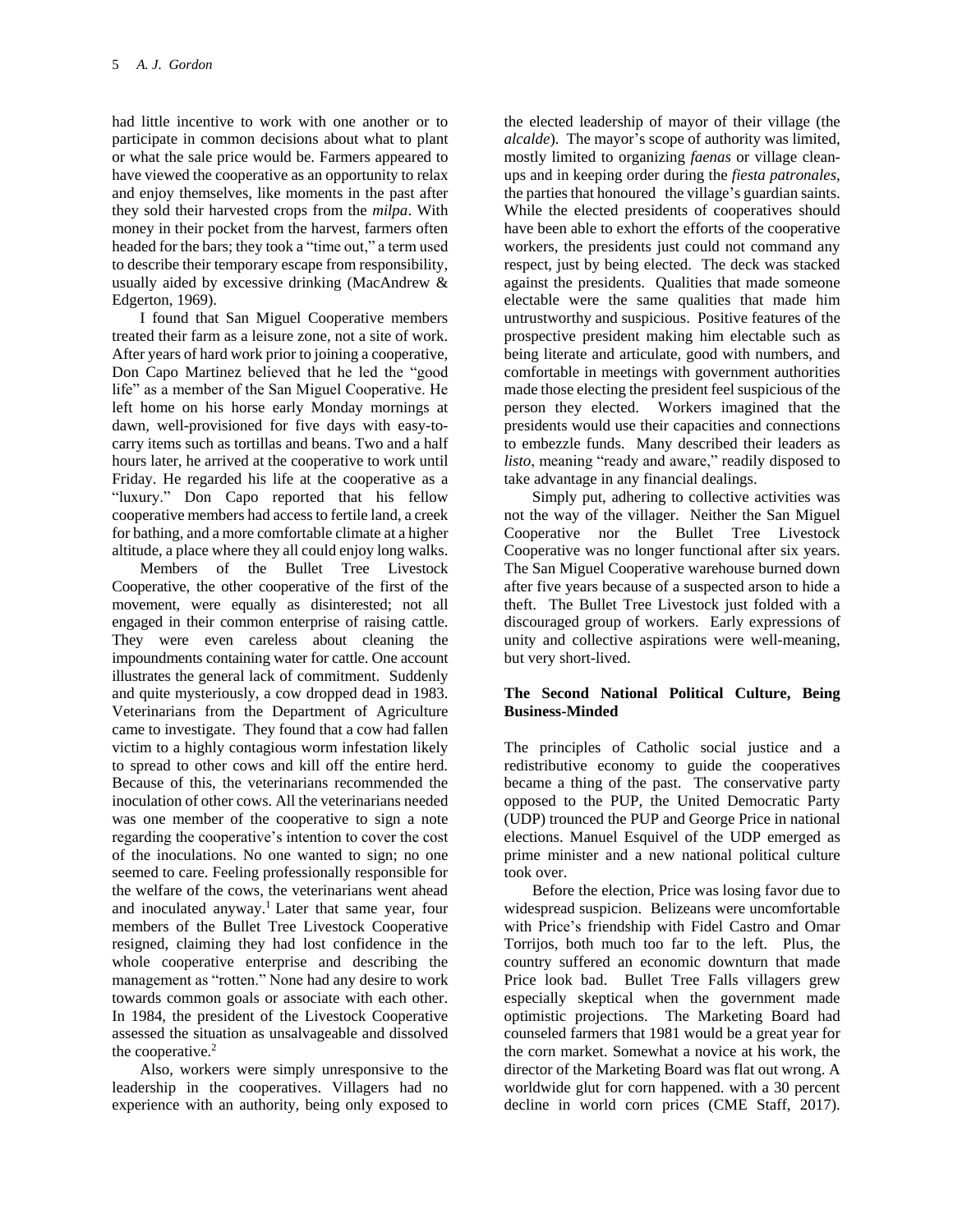Cooperative members and individual farmers had corn rotting in their fields.

Esquivel was in sync with a worldwide turn to the right, which also included Ronald Reagan's election as president of the United States in 1981, an election in Canada when conservative Brian Mulroney became prime minister in 1984, and conservative Margaret Thatcher who was prime minister in the UK in 1979 (Savoie, 1994). When Esquivel was prime minister, he had a friend in Washington: the U.S. Embassy staff in Belize jumped from seven employees to forty-seven. The United States Agency for International Development allocated US \$60 million to development projects (Shoman, 2000).

When the UDP came on board, everyone was expected to be business-minded. Nevertheless, conservative Canada was on board in the cooperative development, at least they appeared to be (Gordon 2017, pp. 54-83). Certainly, the cooperatives were antithetical to the business model, but the conservative agenda was realized anyway. When Mulroney of Canada was in charge along with like-minded Manuel Esquivel, there was no more direct assistance coming from Canada to Belize. <sup>3</sup> An ethic of private ownership took over and government functions were outsourced to non-governmental organizations. Canada ostensibly invested in international assistance which was effectively building up opportunities for enterprise (Blanchette, 1994; Burdette, 1991; Eden & Molot, 1993; Rudner, 1991; Savoie, 1994; Taras, 1985).

Canadian assistance to cooperatives was channeled through programs that built up private enterprise. The funds from the national government's Canadian International Development Association) went to a private non-governmental organizations (NGOs), the Canadian Co-operative Association (CCA). Then funding from the CCA to Belize was not to a government but to Belizean private, nongovernmental organizations and the plan of outsourcing, not relying on the national government, was imposed on Belize.

## **The Response to the Second National Political Culture**

The business-like way of doing things with Esquivel and Mulroney heightened acquisitiveness in the cooperative set-up. Every three years, starting in 1984, the Canadian government turned over about four million dollars to the Canadian Cooperative Association.<sup>4</sup> In this political culture, international assistance was preferably outsourced to non-profit enterprises in Belize. Once the CCA was funded they, in turn, funded two new non-governmental organizations in Belize to supervise the cooperative movement, making the number it three in total for

NGOs involved with cooperatives. No longer was direct government assistance to another government to promote development. The push for privatization extended into Belize.

Once the Canadians got involved, the San Miguel cooperative was flooded with investments of agricultural machinery, tools and a storage unit. But it all disappeared. The level of theft was proportional to increased levels of assistance.

Michael Rosberg, once a principal player at CCA responsible for cooperatives in Belize, wrote a book, *The Power of Greed,* drawing on his experiences in Belize. He reflected on the way that *tieving*, the creole word for thieving, had become a social norm (Rosberg, 2005). The tendency toward tieving grew ferociously with Canadian assistance in Bullet Tree Falls. In the San Miguel Cooperative, they no longer just stole tools; they stripped down a donated tractor and sold it piecemeal - wheels, radiator, alternator, and the engine - they sold it all. Michael Rosberg, 29 years after writing his book reflected to me:

*It's kinda embarrassing to look at my innocent self. In a real way, it was partly the failure of the Belize work that gave birth to The Power of Greed (2005). There was anything but collective action in Cayo and the way we designed our interventions contributed greatly to the failure of NGOs. We encountered much talk of cooperation and appealed to folk's better natures. Alas, we forgot they were also capable of great opportunism and self-serving behaviors as actors competed for scarce resources. I'm afraid we set them up for intensified competition by dangling resources and exacting little accountability*. 5

In 1985, a year after Canadian assistance began, the president of San Miguel, Don Capo, reflected on tieving and other problems. He wrote a memo to the Department of Agriculture complaining of the problems in the cooperative: a rash of thefts; farmers selling crops independently rather than selling collectively at a fixed price; using the storage facility to hide marijuana; and otherwise demonstrating a low level of commitment to the cooperative venture. Yet, the president who wrote this memo was no different. One night, he confessed to me that he was active in *fletes*, renting the tractor and other equipment to nearby farmers.

The situation in the Bullet Tree Livestock Cooperative was no better, worse in fact. The CCA stepped in with Michael Rosberg who sought to convert the livestock cooperative switching production from livestock to peanuts and grains. Members agreed that this emphasis would result in a successful cooperative that would "improve the standard of living socially, and economically."<sup>6</sup>

However, the famers were little interested in harvesting crops; instead, they were very interested in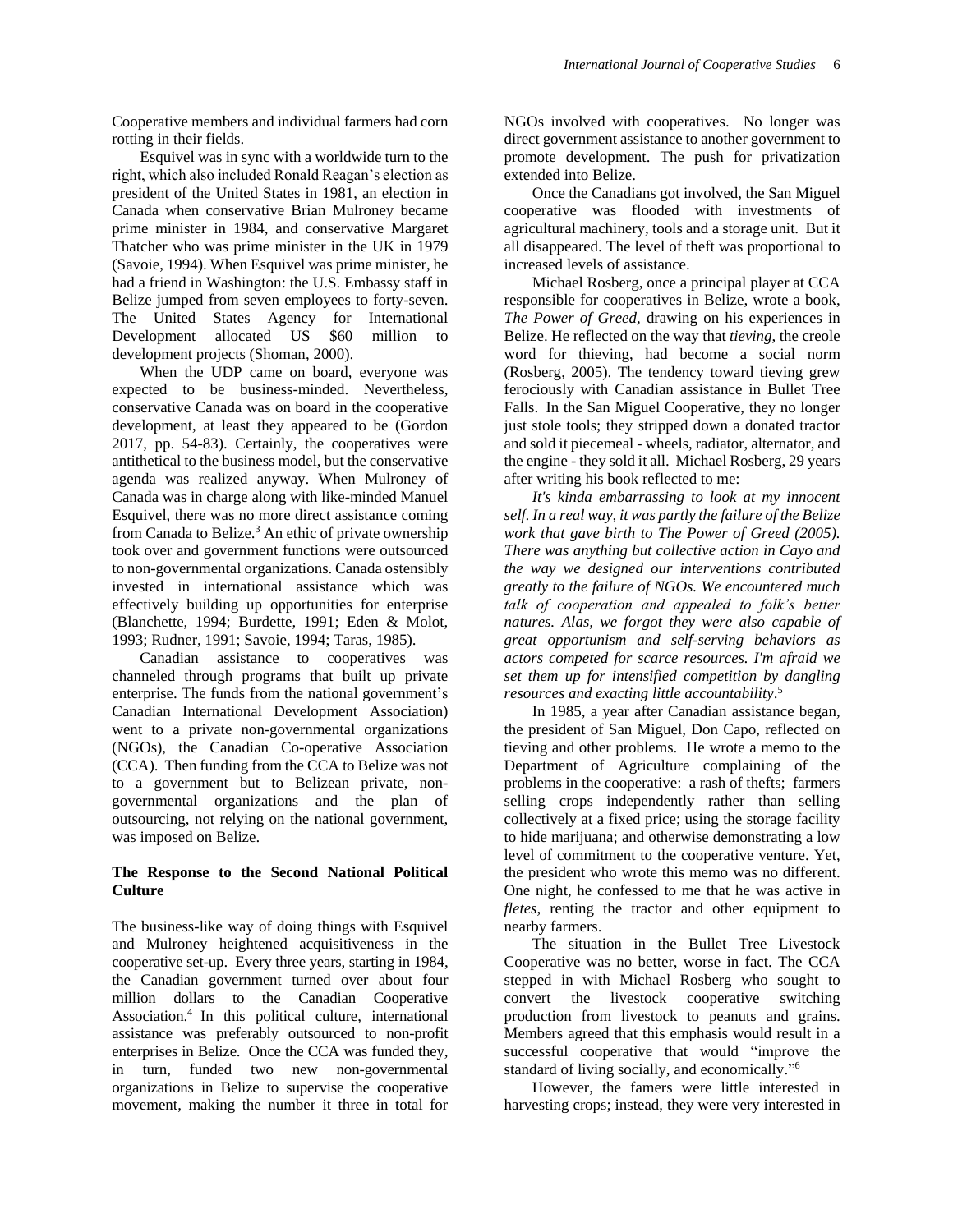harvesting loans that were minimally repaid.<sup>7</sup> These loans included BZ  $$62,000$  from the CCA.<sup>8</sup> BZ \$35,000 from the Small Farmer's Bank, and BZ \$38,000 from the Belize Federation of Agricultural Cooperatives. Only a small portion of the loans were collected, just the loaned amount from the Small Farmers Bank when they appropriated land that was held as collateral.<sup>9</sup> The president of the Bullet Tree Livestock Cooperative acted like everyone else, even worse, since he was somewhat more brazen. He made off with BZ \$10,000 from the cooperative's treasury and disappeared into the United States. From 1987 to 1989, the cooperative continued without any meetings.<sup>10</sup> When in 1989 the cooperative was "about to fall apart", members simply chose to dissolve the cooperative. <sup>11</sup>

The staffs in the Belizean NGOs were not at all helpful. The staffs seemed to follow the capitalist ethic of Mulroney and Esquivel. Within the three NGOs serving the cooperatives, they wound up fiercely competing with one another. Each NGO worked hard to secure the next foreign contract, not just from Canada but also from other international sources. The staff grew accustomed to the habit of doing all possible to ensure that their livelihood and workplace would survive and grow. They spent their time looking for the next grant, doing relevant research, making contacts and preparing proposals; there was little time for visiting cooperatives. They did not entirely absent themselves to find out about what was going on in the cooperatives, however, the approaches were superficial. To find out anything, the presidents came to NGO offices to meet as a group. The meetings with presidents did not get down to the real problems of theft and alienation. As might be expected, the presidents were slow to describe any difficulties that might prejudice their continued funding.

The CCA in Canada did made some attempts to get information. For instance, Rosberg told me he sought to investigate the situation at San Miguel. He was quite satisfied after observing a meeting of cooperative members. He reported that all was well. This positive assessment was not surprising as Rosberg was only exposed to a meeting of the cooperative at San Miguel, and the format of a meeting was such that workers were prepared to be on their best behavior. To find out what was going on in the cooperative, the CCA would need to have spent time on site and gain the confidence of some workers. Neither the CCA was inclined to do this additional information gathering, nor were the Belizean staff at the NGOs similarly inclined.

The Belizean government did not shy away from their business-like commitments to the NGOs. When there was a government contract pending for the import of Mexican foods, the federal government fixed it so the business of importing went to one of the NGOs, the Belize Federation of Agricultural Cooperatives. Also, the government directed government workers in the Department of Cooperatives and the Department of Agriculture to work in the NGOs alongside the staff. There was little separation between government and private enterprise. During the second phase of the influence of the conservative cultural model, the NGOs set up two retail cooperatives in Bullet Tree Falls. The retail cooperatives sought to sell villagers those items of everyday use like sugar and soap. Instead of running off to make purchase in the town of San Ignacio, three miles away, villagers could make local purchases. However, the initiative was subverted by the NGO staff commitments. Staff showed little interest in fomenting any cooperative ethos and activity. In fact, one NGO directed one retail group, La Tienda, to act as if they were subordinates to the NGO. The La Tienda Cooperative was directed to make their wholesale purchases from one vendor in San Ignacio. This wholesaler also happened to be the mother of the local UDP representative, an arrangement certainly favoring the political position of the NGO. While a search for a wholesaler might have been an opportunity for La Tienda personnel to learn the art of finding the best prices, the interests of the NGO took priority. Also, this NGO took on the responsibility for handling all financial records of La Tienda. Cooperative members never even saw a bank statement. The NGO went so far as to establish the rate of workers' pay: an arbitrary two dollars a day, a pay scale reflecting what NGO staff thought the workers should get, not reflecting the gains of the retail outlet.

The workers were not passive nor inclined to be simply victims. Member of the cooperative related that they acted on their own behalf. Cooperative members in La Tienda "borrowed" food and other products from the store's shelves, presumably with the intention of paying later. Also, those working the cash register were inclined to take a bit of money when needed. After five years the shelves were empty; no money was to be found in the till. Finally, the place burned down, another case of suspected arson. I learned from the president of the other retail cooperative, El Molino, that this enterprise did not fare any better, lasting just three years, but I was unable to get the same level of detail. The first president told me that it had only been a matter of a few months before she quit.

In the first era of Catholic social justice, the government personnel and political leaders presumed that the villagers were just like them: high-minded, given to democratic socialist ideals, and ready to be cooperative and egalitarian. In the second era, the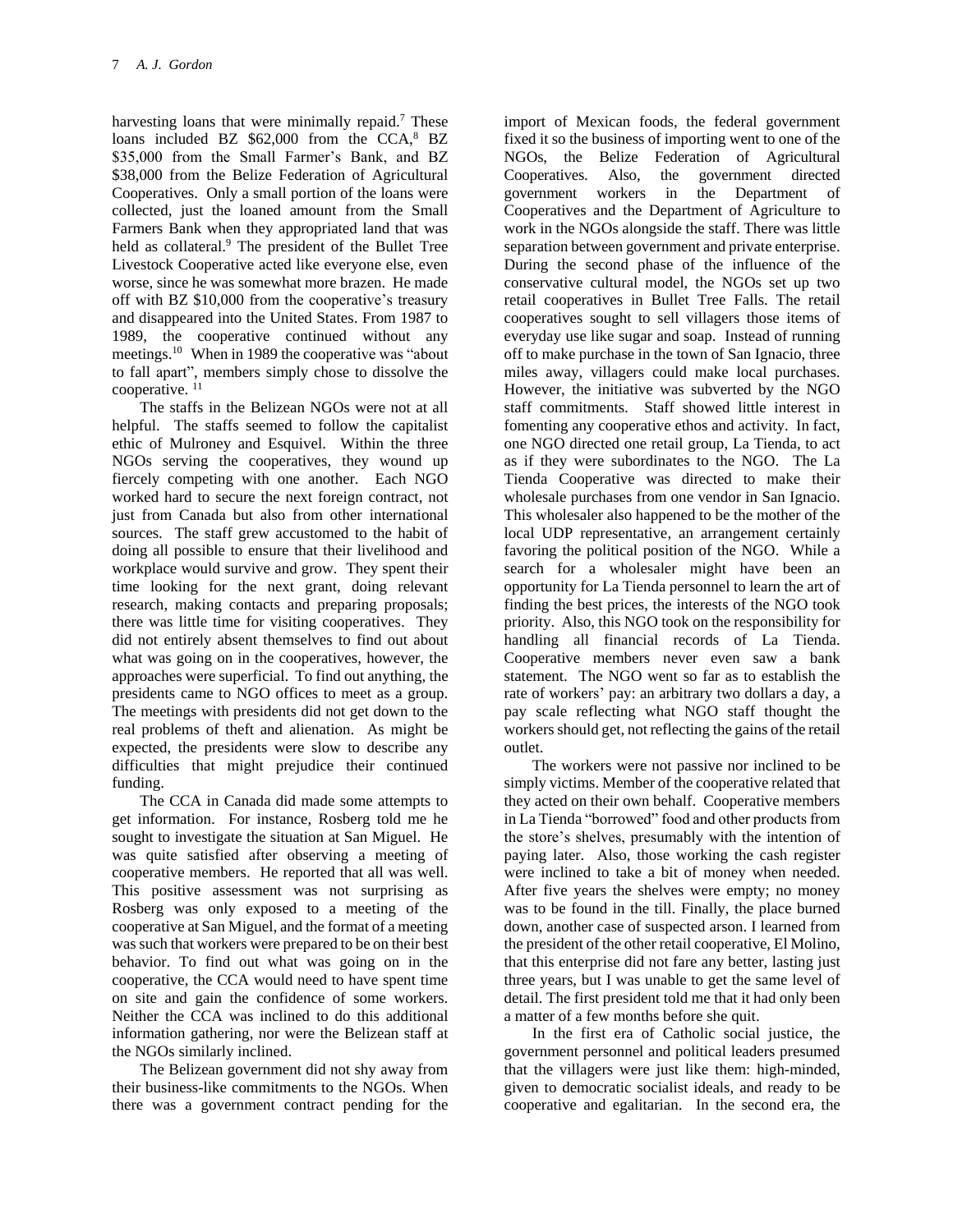cooperative worked in the fashion of the conservative political culture of Mulroney and Esquivel. Individualism was unbridled and unregulated. A wholly different way of acting started to show up in a third phase.

## **The Third National Political Culture, Valuing Nature and Cultural Heritage**

The third phase of cooperative development started in the mid-1980s. The Belizean government promoted the natural environment and cultural patrimony to attract international tourists. Previously, tourism had been far from a priority. Price had exclaimed that tourism in Belize was "whorish" (Berendse, 2007). Then the UDP elevated tourism to a priority. Tourism in Belize went from a seventh-place contribution to the GDP to second-place over the course of a decade (Roessingh et al., 2008).

Caribbean tourism was the bedrock of economic development for newly independent countries of the Caribbean (Harrison, 2001; Modeste, 1994; Roessingh, 2008; Zappino, 2005). Growth in tourism was astounding. In thirty years, stayover arrivals in the Caribbean increased by 383 percent, from 4.2 million arrivals in 1970 to 20.3 million arrivals in 2000. The role of tourism was foreseen in 1966 by the Tripartite Economic Survey composed of Canada, the United Kingdom, and the United States. The report by them concluded that "tourism and light industry were ideally suited to the Caribbean [since they] were the type of labour-intensive industries on which the small islands of the Caribbean could base their economies" (Duval & Wilkson, 2004).

In Belize, the tourism industry first established itself in the 1970s on the country's Gulf Coast when international tourism highlighted beach vacations, diving, and fishing. Then, by late 1980s tourism started to move to the interior of the country. Tourism ventures then emphasized ancient Maya culture and archaeological reconstruction of millennia-old pyramids, temples, priestly residences, and ball courts. In the 1980s, the Department of Archaeology had registered 700 Pre-Columbian sites, an average of one every thirteen square miles (Glaser & Betancourt, 1989). Also, accessible to tourists were the Maya villages of Belize which provided visitors with local cuisine, marimba music, as well as artisanry in clothes, pottery, painting, jewelry, and sculpture. The natural world was also featured with tourism companies offering inner-tube trips down jungle rivers, zip-line tours, and up-close views of Belizean wildlife (Barry, 1995; Berl-Cawtran Consortium, 1984; Glaser-Kohler & Betancourt, 1989).

The surge in tourism reached Bullet Tree Falls in 1944. Villagers were thrilled to take part in what seemed an unquestioned prosperity right around the corner. Then, American archaeologist Anabel Ford began excavation of a site 128-acre Maya city-state of El Pilar, which had reached its peak of development in the ancient Maya world more than a millennium ago. El Pilar is eight miles from Bullet Tree Falls and the village was to have been a "a gateway to El Pilar." It was anticipated that villagers were to make Maya artifacts, provide food and hospital access, and offer an opportunity for tourists to gaze on living culture. Ford also set aside a 2,000-acre nature reserve so that visitors might explore the forest as a resource where the Maya had always foraged and farmed, hunted and searched for herbal medicines and wood for building materials.

Tourism development reversed the PUP's position. In 2002, the then PUP Prime Minister Said Musa remarked in a public speech:

*El Pilar brings together several innovative features on how we would like to see things [;] there is so much to be proud of [in] our past, in our history; the greater Mayan civilization is still very much alive in Belize. It is not dead stones and ruins, but rather temples that should inspire us, a civilization from which we can learn many things. Conservation blended with bringing ideas about development paves the way for all arguments of contradiction between environmental concerns and development. Preservation, environmental protection and economic development are to bring about a better life for the people of today and for future generations (Belize Times, p, 5, June 6, 2002).*

## **The Response to the Third National Political Culture**

At first, there was widespread local enthusiasm with Ford and the promise of tourism. However, exuberance about the future eventually turned into disappointment. A positive outlook about the future steadily lessened and turned into total disappointment. In 1995, villagers were not at all pleased with the prospect of turning over milpa land to a nature reserve established by Ford. Thirty-six farmers had to relinquish their milpa plots to create the nature reserve (Gordon, 2017). The acrimony between Ford and the community grew progressively more pronounced, as Ford was perceived as too bossy. She stopped work in the community in 2005 (Gordon, 2017, pp 22-33).

At this point, villagers were once again inspired to develop cooperatives, this time as an alternative to the development of tourist services. From Ford, villagers learned that funding of a project would be a good chance for economic development. Villagers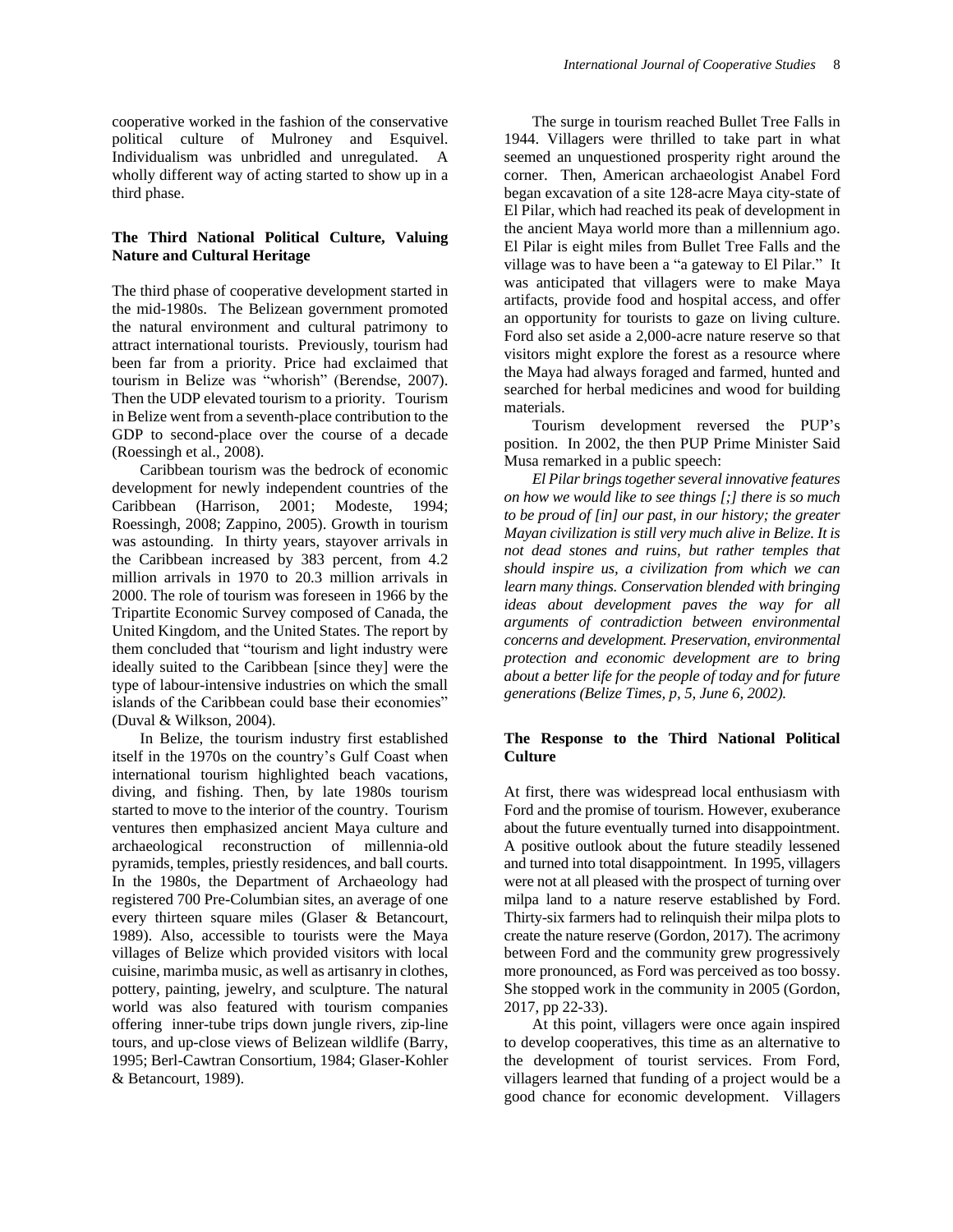were successful in winning funding in 2010 from the Canadian embassy, which had a program called the Canadian Fund for Local Initiatives. From this fund, villagers received BZ \$12,000 for an Organic Farmers Cooperative. From the European Union, villagers received BZ \$25,000 for a crafts cooperative, Women on the Move. From the [Coordinating Association of](https://theredddesk.org/countries/actors/coordinating-association-indigenous-and-community-agroforestry-central-america)  [Indigenous and Community Agroforestry](https://theredddesk.org/countries/actors/coordinating-association-indigenous-and-community-agroforestry-central-america) (or in Spanish, *Asociación Coordinadora Indígena y Campesina de Agroforestería Comunitaria Centroamericana*), villagers received BZ \$ 25,000 fir the Sewing and Souvenirs Cooperative (Gordon, 2017, pp. 13-33). Despite the success in gaining funding, local features of their culture, expressed in xieben, eventually undermined the projects.

The responses in the cooperatives echoed the disengaged responses with the previous models of political culture. There was just not a lot of interest in working together in the cooperative framework. The nature of the problem was succinctly expressed by Luisa, the president of Women on the Move, who remarked

*I am a chairperson and I don't know what to discuss with the group. The members don't help you, you know, and they say I must do my agenda for each meeting, and I really can't do it. They want to have a record of the agenda every meeting… And you can't do anything with just four or five members; the rest don't show up, ever…They take advantage of me, wanting me to go out and develop places to sell. We started as a group, but there is no group right now. . .. Last time we had a meeting was the 15th of March 2010 [15 months previously].* 

The other artisan cooperative, Sewing and Souvenirs, saw similarly a widespread disinterest; members just stopped showing up. The Organic Farmers group suffered the same fate as the other cooperatives. Initially, 11 individuals were eager to participate after receiving the grant, but merely five showed up for the initial training sessions. In the end, the president of the organic farmers was mostly alone, excepting the participation of his brother.

There was a difference in worker response in this phase. We do not see the level of theft that plagued cooperatives during the first two political cultures. The material of the artisan crafts cooperatives—the lathes, knives, pincers wires, pottery wheels and kilns of the crafts, and the agricultural equipment for organic farming—did not disappear. Perhaps theft was not an issue when cultural heritage was involved.

There were a few though who showed commitment to the work of the cooperative; their responses suggested a fruitful strategy for economic development. In their work they acted so to be congruent with the model of xieben, self-reliant and independent, yet they could contribute to the cooperative. They had the ability to

carve out space and time and to work independently. These commitments to work came from the presidents of the cooperative. They were the ones who were deeply committed to cultural traditions and an appreciation of their cultural heritage. In the two artisan cooperatives, the presidents were Kekchi and Mopan Maya, coming from Maya groups where artisan traditions were still vigorous, unlike the village residents, mostly Yucatecans for whom artisan traditions had long been fading. The third president, the one presiding over the Organic Farmers, was Yucatecan and committed to revive Yucatecan traditions. He was a Mayan speaker and was eager to explore traditions of organic farming, historically part of Yucatecan life. Family members of these presidents were also eager to join in. Chabella, the president of the Sewing and Souvenirs Cooperative, was joined by her mother, a niece and a cousin all of whom came to use the cooperative's kiln, potter's wheel, and sewing machines. Luisa and her family all used what the Women on the Move workshop had to offer: vices, scissors, and pincers for sculpture and jewelry. The president of the Organic Farmers Cooperative was joined by his brother, weekly.

 I saw no evidence of the presidents being distracted by ideology of the cooperative. Simply, the possibilities in the artisan workshops and on the organic farm afforded the opportunity of being involved in one's own work and depending on oneself. I did learn of two other organizations, the Beekeepers (the *Abejeros*) and the Chicken Farmers (the *Polleros*) that were successful and that identified themselves as cooperatives, but they were far from the model of how cooperatives were supposed to be. They had a boss in place and decision making did not come from consensus or an egalitarian ethos.

#### **Success in Cooperation: Two Organizations**

Despite mostly individual efforts of the workers had a good measure of cooperation, gathering periodically to help each other out using equipment and tools provided by their leader. Cooperation among the Beekeepers meant working together to refine and prepare their product for sale. They brought in their honeycombs to the organization's headquarters to help each other out. Together they extracted honey from the combs and filtered the honey. They weighed and bottling the product for their clients. There was a similar willingness to cooperate among Chicken Farmers. After having raised the birds to maturity and slaughtering them, the members—each with their own chicken coops—brought the slaughtered birds to the headquarters, at the boss's residence and prepared the birds for sale. Workers together addressed the task of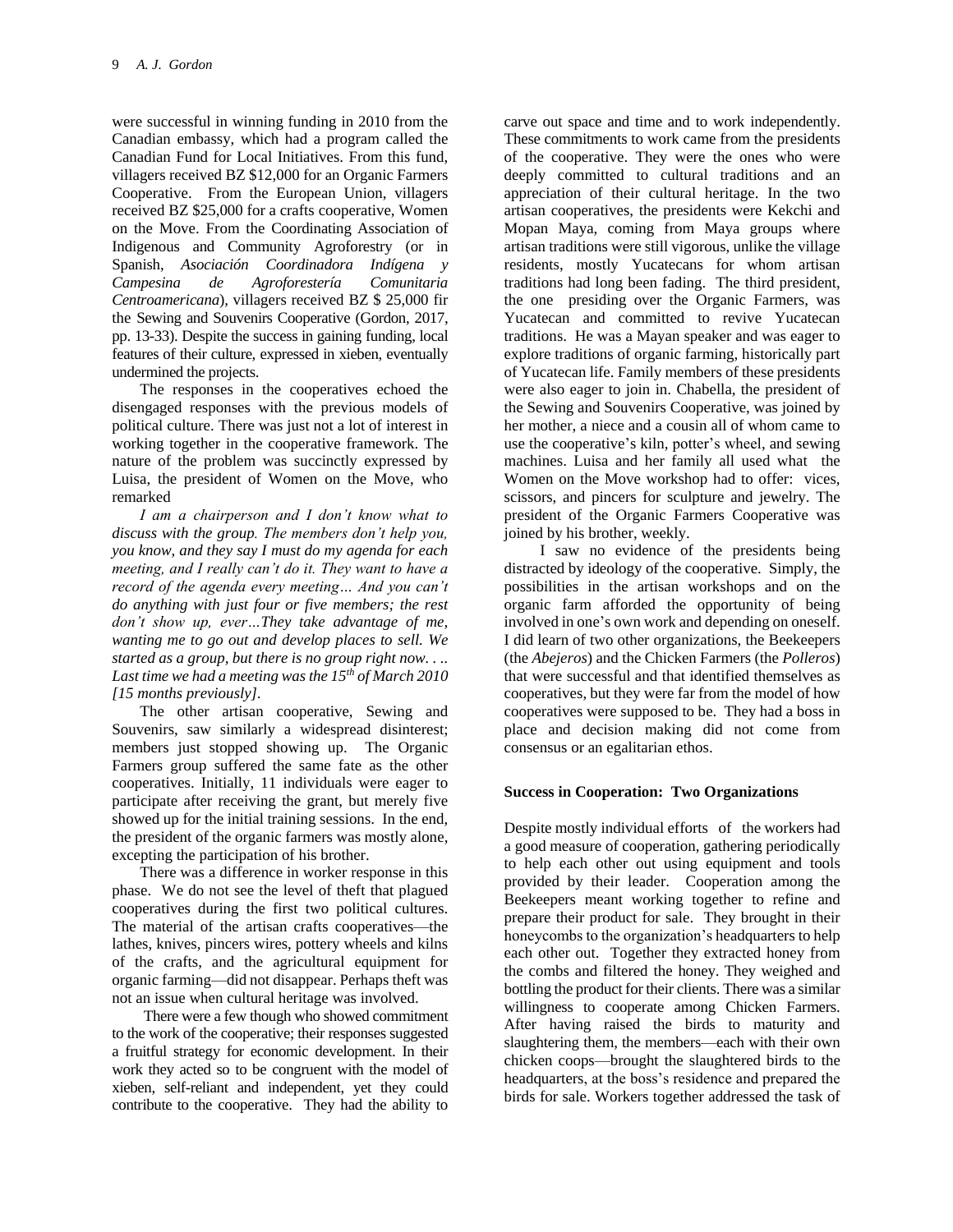de-feathering, cleaning, packaging and freezing the birds. One day, Doña Janette Manzanero might bring in 300 birds to be prepare for sale; on another day, Doña Betty Cruz might bring in her 200; and so forth. The experiences of these two organizations suggest that villagers were not opposed to cooperation as might exist in the cooperative organization. Simply, cooperation needed to be useful and directly connected to revenue, not to ideology. The attitudes of the Beekeepers and Chicken Farmers were like milperos; they could work unconcerned with the efforts of other; and they could be proud of their efforts. They fully expressed xieben. Chicken farmers working in chicken coops outside their homes and beekeepers tending their hives kept busy unconstrained by the codes of cooperatives marked by consensual decisionmaking or ostensible egalitarian relations.

These organizations, unlike cooperatives, had leaders and founders who recruited workers and encouraged their productivity. Although this was a hierarchy, workers were quite content being under the authority of others. The bosses, it turned out, were respectful, in a way that was unknown in cooperatives where presidents simply appeared to take advantage of others.

In the Beekeeper and Chicken Farmer organizations those who headed the organization knew how to bridge any dissonance with workers. Eduardo Espat, a co-founder of the Beekeepers, ran the group's meetings and he made it a point to be inclusive, to let workers have a voice in how things should be run. He would elicit suggestions from everyone and the mood was one of trust. I asked Espat how he happened to be so adept with people:

*It comes from something we have developed by talking to people, by—I think we Espats [his family name] have a certain amount of judgment. We are used to sitting down with people and solving problems. People come to us all the time. At 89 [years of age] I am a commissioner of the Supreme Court; I am a Justice of the Peace still.*

His brother, Don Gustavo Espat, was a co-leader of the beekeeper organization. He had a small grocery store, not a very lucrative business, but a place where he and visitors enjoyed themselves, chatting and passing the time. He was always relaxed and affable in his dealings with the membership of the beekeepers. Doña Sara Diaz, leader of the chicken farmers, was equally as agreeable. Members reported that she knew how to deal with others whose work she oversaw: being fair, praising contributions, setting rules, and correcting errors. If a member missed participating in the early-morning work session, became less interested, or arrived with birds that were of a less than adequate size, Doña Sara would encourage them to change their practices*.* If the workers continued to disappoint, she encouraged them to drop out of the group*.* 

There was always a sense that their efforts would bring income. It was not like production in the artisan cooperatives where buyers were not to be counted on. Nor was it like farming where a worldwide glut could depress prices.

Eduardo Espat secured buyers for honey after having visited consulates from France and Germany in Belize's capital. Also, he secured international development assistance funds to purchase materials necessary for honey production. His brother Gustavo was the one who was competent in honey production. He passed onto workers all that he had gained through the study of beekeeping at Ohio University, on a fellowship financed by the United States Agency for International Development. Gustavo was sure to visit the hives developed by the members, and he instructed participants about hygiene and the use of antibiotics and pesticides, all necessary for generous honeycombs. Doña Sara of the chicken farmers contacted points of sale, the restaurants and retail outlets where the birds were delivered to consumers. Additionally, she was aided by her son-in-law, Niles Samuels, who provided instruction about hygiene, feeding, and staying alert to any signs of infection. He offered tips about 24-hour lighting all promoting faster growth of the chickens. Samuels arranged a system wherein each member started with 50 chickens, then moved up to 100, then several hundred, until eventually reaching a maximum of 700. This gradual approach allowed members to absorb a steady but not overwhelming flow of new information and experience. There were no suspicions about leading authorities, the presidents, wanting to take a greater share for themselves. Workers already accepted inequality and there was no problem in hierarchy. Hierarchy and privilege were simply expected.

Beekeepers and chicken farmers could be individualistic and ambitious; they could work as much they chose, make money and satisfy a desire to enrich themselves. They had ways of working very much prized in the Esquivel and Mulroney era. There was nothing distinctly Maya about the work of beekeepers and chicken farmers and any misrepresentation about the importance of cultural affiliation would not be appropriate. Essentially, work was accomplished where individuals on their own and with their own volition, could get the job done. The key to success lay in the ability to just be involved in one's own efforts.

The Beekeepers were in existence from 1981 until 1988, at which time the U.S. government sprayed paraquat in all areas of the country where marijuana might be grown. Paraquat destroyed not only the production of marijuana but also the flowers, the source of food for the bees, and, consequently the honey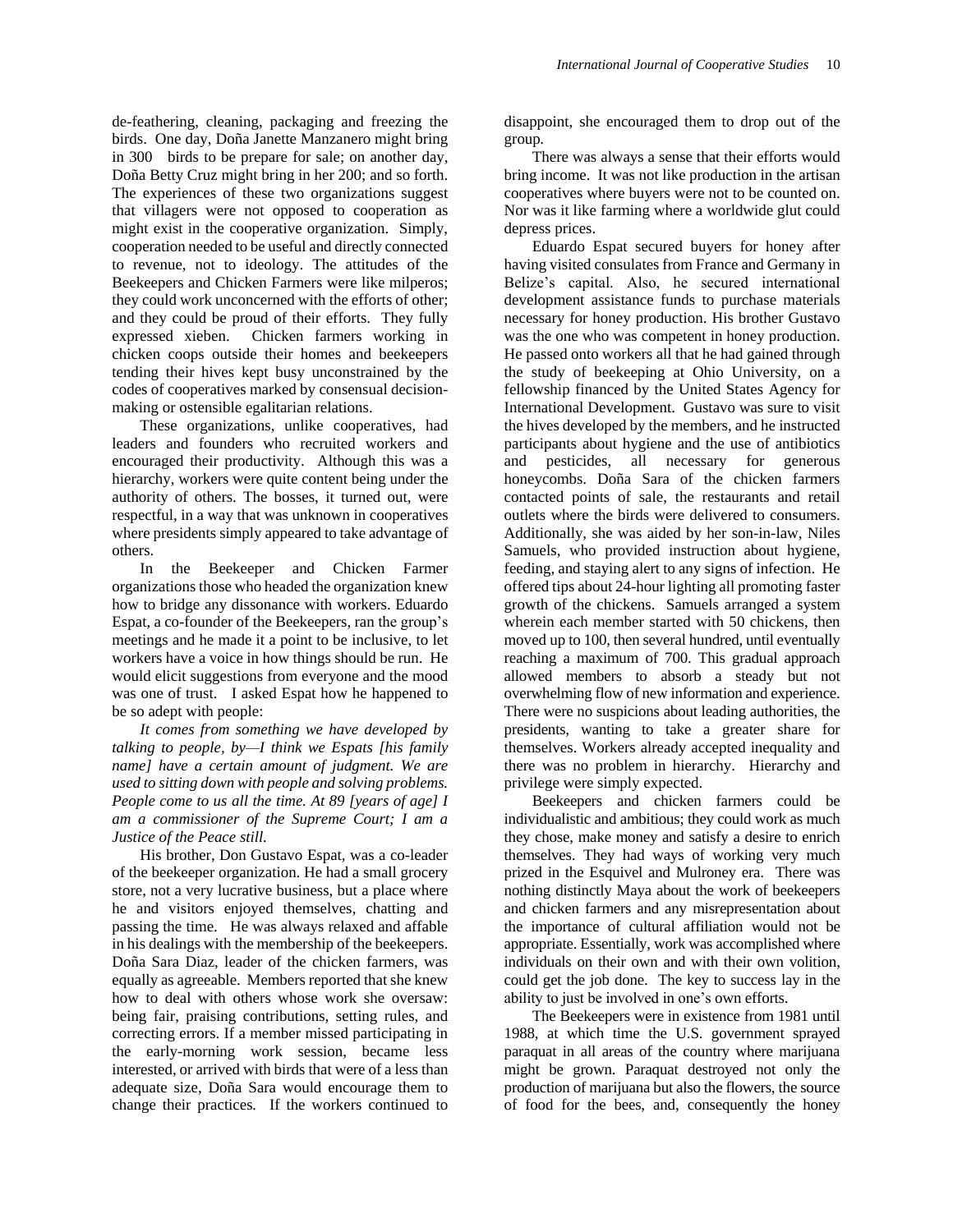industry (Sutherland, 1998). The other successful enterprise, the Chicken Farmers continued from 1984 until 2001, when competing chicken farmers employed machinery that did the work more cheaply. Both the Beekeepers and Chicken Farmers lasted and were successful because they were consistent with local cultural norms of personal independence and selfreliance.

#### **Conclusions**

In viewing these successes, we arrive at two important lessons to impart. First, we see how work is motivated and organizations may triumph by allowing and promoting personal commitment and self-reliance. Conditions maximally satisfying for work are established and they thrive in the absence of preoccupations of management styles propounded by one or another version of national political culture. This observation may cause one to question if a rigorous adherence to norms of cooperatives is always the best route. Perhaps, inducing more cooperation in a business model might be the answer.

Second, it would surely be better if the national political culture was given to unearth the important features of worker behavior, without launching a program less than aware of local cultural model. If the leaders in the national political culture are open to alternative models (like the Maya xieben), then strategies for success may well come to light. Then, strategies for local organizations may be identified and remain unfettered by a need to simply conform to the national political culture. Apparently, the attention from the national political culture—first the Catholic social justice ideals, then the business model, and finally the expression of ethnic culture—just did not fit in with the village. But it is not simply a Maya model which may prove resistant to national political culture. In Belize, we find other cultural models, in Garifuna culture, in African-American sectors, in what are defined as Creole populations, or models may come from people involved in other processes of production, such as fishermen or factory workers. It will not always be xieben; the local cultural model may have other origins and expressions. A critical inclination is to know about the cultural models of a locality before imposing a design cooked up at the national level.

A word about culture models and the national political culture is in order. When developing economically sound programs for members of a local culture, the architects on the national level may well be inclined to confuse their goals and modus operandi with those on the local level. This happened again and again in the village, as we have seen. Thus, the problem in cooperatives is not a matter of the villagers falling short of the expectations. It is a failure of national authorities to understand what can feasibly take place. The national culture needs to be open to alternative local realities and not assume that their way is the best way for others. This means, and it is a most challenging task, those who take part in the national culture need be aware of their own inclination to think their own cultural models are the best and only solution for others.

#### **Notes**

- 1. Memo from Bertram Enriquez to Registrar of Cooperative, February 14, 1984, Central Falls Archive.
- 2. Minutes, Bullet Tree Falls Livestock Society meeting, June 11, 1984, Central Falls Archive.
- 3. With Trudeau as Prime Minister Canadian government had provided Belize with \$32 million Canadian dollars for a sewage system in Belize City and in 1982, \$2 million Canadian dollars for the construction of grain silos in 1982 The amount for this grain storage project was CA \$2,559,110, Project # 010158. WBS number 010158001. For the sewage project, there were three stages: Stage I (WBS number A0101001) of this project finished in 1982/1983 starting in State I 1975 with a cost CA \$10,667,551; and in Stage II (WBS number A01097001) of this project from the 1982/1983-year cast CA \$25,077,448 until 1993/1994 and in Stage II (WBS number A01097001) of this project from the 1982/1983-year cast CA\$ 25,077,448 until 1993/1994. (Page one of the document Grain Storage Regarding the Arrangement between Her Majesty the Queen Represented by the Secretary of State for Foreign Affairs and Technology Ltd. St. Laurent Quebec, a consultant. LAC, nd.)
- 4. A little more four million for three year block grants went to the CCA from the Canadian International Development Association. The funds went for work in about 20 countries and the total bill of the program was for 13 million Canadian dollars for a nine year period. About CA \$150,000 to CA \$ 250,000 went to Belize per year. Recorded at the Canadian Cooperative Association Oct. 12<sup>th</sup> 2011.
- 5. Email communication from Michael Rosberg on July 15, 2011.
- 6. February 6, 1985, letter to Michael Rosberg from Telesforo Tsib, Central Falls Archive.
- 7. Letter from Hugo Miranda to Registrar of Cooperatives and Credit Unions, April 19, 1999, Central Falls Archive.
- 8. Confirmation of Transmittal of monies from the CUC to the Cooperative Society, March 15, 1985, Central Falls Archive.
- 9. Letter from Ernesto Pech to managing committee for the Bullet Tree Farmers, March 30, 1993, Central Falls Archive.
- 10. Letter to Keith Wright from Isabel Cocom and Ponciano Cok, March 28, 1989, Central Falls Archive.
- 11. Memo from J. M. Haddad memo to registrar of cooperatives, 4 March 1991, Central Falls Archive.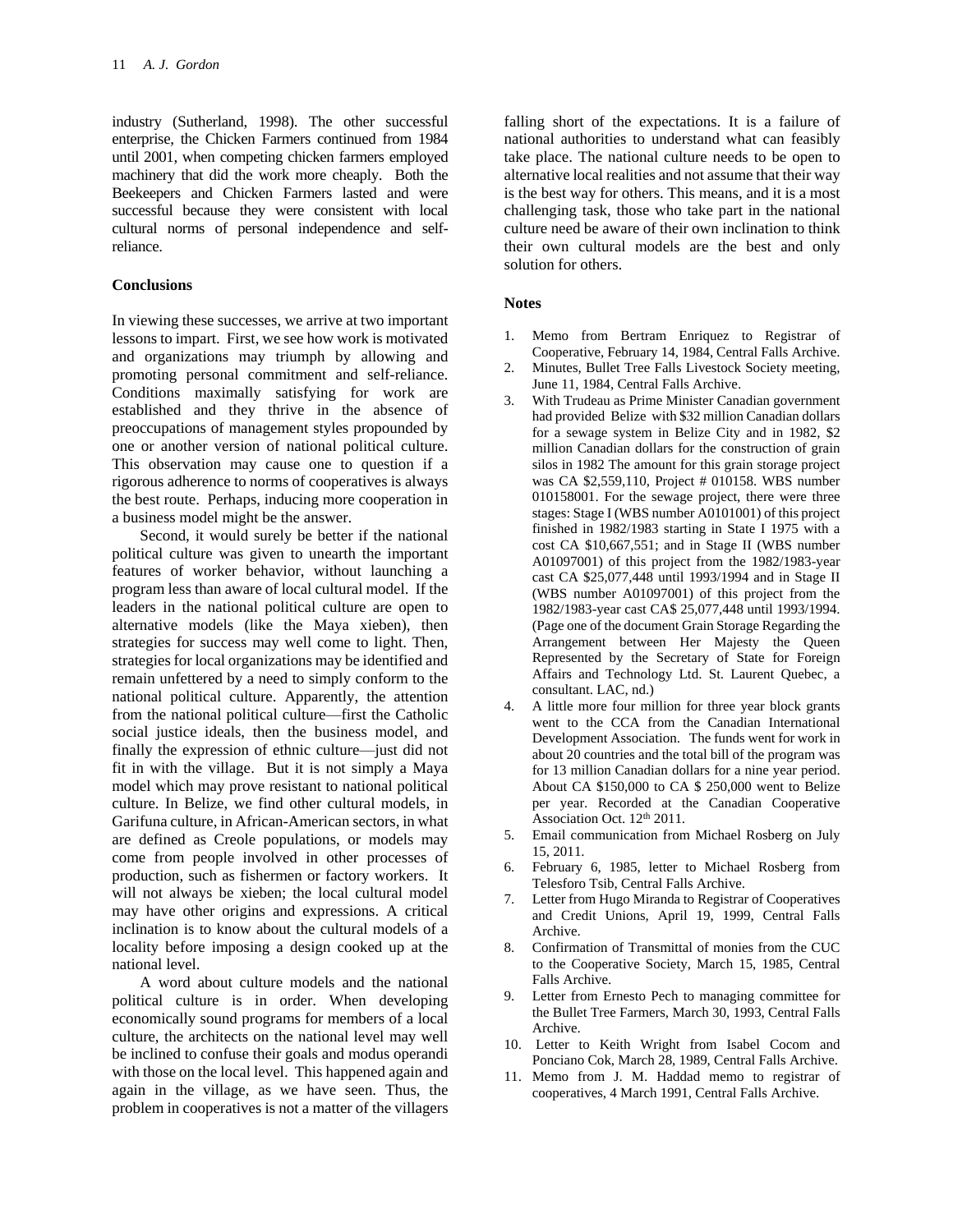#### **References**

- Almond, G. (1994). Foreward: A return to political culture. In L. Diamond, *Political culture and democracy in developing countries,* pp. ix-xii. Boulder, CO: Lynne Rienner.
- Aronoff, M. (2001). Political culture. In N. J. Smelser & P. B. Baltes (Eds.), *International encyclopedia of the social and behavior sciences*, *volume 17* (pp. 11640- 11644)*.* Oxford, UK: Elsevier Science.
- Aronoff, M., & Kubik, J. (2013). *Anthropology and political science: A convergent approach.* New York, NY: Berghahn.
- Barry, T., & Vernon, D. (1995). *Inside Belize* (2nd ed.). Albuquerque, NM: The Interhemispheric Resource Center.
- Berendse, M., & Roessingh, C. (2007). Hidden and unspoiled: Image building in the tourism industry of Belize. *International Journal of Tourism Policy*, *1*(3), 267–282.
- Berl-Cawtran Consortium. (1984). *Tourism development 1984–1990: Strategy and action plan*. Belmopan, Belize: Belize Archives Department.
- Blanchette, A. (1994). *Canadian foreign policy, 1977–1992: Selected speeches and documents.* Ottawa, Canada: Carleton University Library.
- Burdette, M. (1994). Structural adjustment and Canadian aid policy. In C. Pratt (Ed.), *Canadian international development assistance policies: An appraisal*. Montreal, Canada: MQUP.
- Casson, R. W. (1983). Schemata in cognitive anthropology*. Annual Review of Anthropology, 12,* 429–462.
- CME Staff. (2017). Corn historical prices charts—historical commodity futures charts: CBOT. *Trading Charts / TFC Commodity Charts.* Chicago, IL: Mercantile Exchange. Retrieved from [http://futures.tradingcharts.](http://futures.tradingcharts/) com/historical/CN/1981/0/continuous.html
- D'Andrade, R. G. (1992). Schemas and motivation. In R. G. D'Andrade & C. Strauss (Eds.), *Human motives and cultural models* (pp, 23–44). Cambridge, UK: Cambridge University Press.
- D'Andrade, R. G. (1995). *The development of cognitive anthropology.* Cambridge, UK: Cambridge University Press.
- Delvetere, P**. (**1993). [Cooperative movements in developing](http://onlinelibrary.wiley.com/doi/10.1111/j.1467-8292.1993.tb01389.x/full)  [countries old and new orientations](http://onlinelibrary.wiley.com/doi/10.1111/j.1467-8292.1993.tb01389.x/full). *Annals of Public and Cooperative Economics, 64*(2), 179–208.
- Delvetere, P. (1998). *Cooperatives in the Caribbean a cooperative movement: The history of the cooperative movement*. Port-of-Spain, Trinidad: Trinidad Government.
- Duvall, T. D., & P. F. Wilkinson. (2004). Tourism development in the Caribbean: Meaning and influences. In D. Timothy (Ed.), *Tourism in the Caribbean* (pp. 59–80). London, UK: Routledge.
- Eden, L., & Molot, M. (1993). Canada's national policies: Reflections on 125 Years. *Canadian Public Policy /Analyse De Politiques, 19*(3), 232–251.
- Glaser-Kohler, K. & Betancourt, A. (1989). *Feasibility study of archeological development to stimulate tourism: Site identification, infrastructure needs and investment requirements*. Placerville, CA: RDA International.
- Gordon, A. J. (2000). Cultural identity and illness: Fulani views. *Culture, Medicine, and Psychiatry, 24*(3), 297- 330.
- Gordon, A. J. (2017). *Agents of change in Bullet Tree Falls: How a village in Belize responded to influences of globalization*. Boston, MA: Cengage Learning.
- Grant, C. H. (1976). *The making of modern Belize: Politics, society, and British colonialism in Central America*. Cambridge, UK: Cambridge University Press.
- Gregory, J. R. (1987). Men, women, and modernization in a Mayan community. *Belizean Studies, 15*(3), 3-21.
- Harrison, D. (2001). Sustainable tourism development in the Caribbean: Practical challenges. *International Journal of Contemporary Hospitality Management, 15*(5), 294- 298.
- Laidlaw, A. (1971). *The man from Margaree: Writings and speeches of M. M. Coady*. Toronto, Canada: McClelland & Stewart.
- Lambert, D. H., & Arnason, J. T. (1982). *Traditional milpa agriculture in Belize*. Ottawa, Canada: Institute for International Development and Co-operation.
- Landry, J. (1988) *Final evaluation report on the education and training plan for agricultural cooperatives in Belize* (1984-1987). Antigonish, Nova Scotia: St. Francis Xavier University.
- Lewellen, T. (1993). Individualism and hierarchy: A grid/group analysis of American political culture. *PoLAR: Political and Legal Anthropology Review*, *16*(3), 39–48.
- Lisbey, J. (2008). *Reorganization and strengthening of the Department of co-operatives.* Cayo, Belize: Belize FAO Project.
- Lyotard, J. F. (1984) *The postmodern condition: A report on knowledge***.** Minneapolis, MN: University of Minnesota Press.
- MacAndrew, C., & Edgerton, R. B. (1969). *Drunken comportment: A social explanation.* Chicago, IL: Aldine.
- Modeste, N. (1994). The impact of growth in the tourism sector on economic development: The experience of selected Caribbean countries. *XXVI Annual Conference of the Regional Programme of Monetary Studies*, 375– 386.
- Moore, K., & Stanley, E. (2004). *Traditions and cultural heritage of Cayo farmers*. Bullet Tree Falls, Belize: MS.
- Nutini, H. G. (1976). Introduction: The nature and treatment of kinship in Mesoamerica. In H. G. Nutini, P. C. Pizana, & J. M. Taggart (Eds.), *Essays on Mexican kinship* (pp. 3-27). Pittsburgh, PA: University of Pittsburgh Press.
- People's United Party. (1979). *Manifesto for the New and Progressive Revolution.* Belize City, Belize: People's United Party.
- Pye, L. W. (1991). Political culture revisited. *Political Psychology, 12*(3), 487–508.
- Quinn, N. (2003). How to reconstruct schemas people share from what they say. In N. Quinn (Ed.), *Finding culture in talk: A collection of methods* (pp. 35-38). New York, NY: Palgrave.
- Reina. R. E. (1967). Milpas and milperos: Implications for prehistoric times. *American Anthropologist, 99*(1), 1–20.